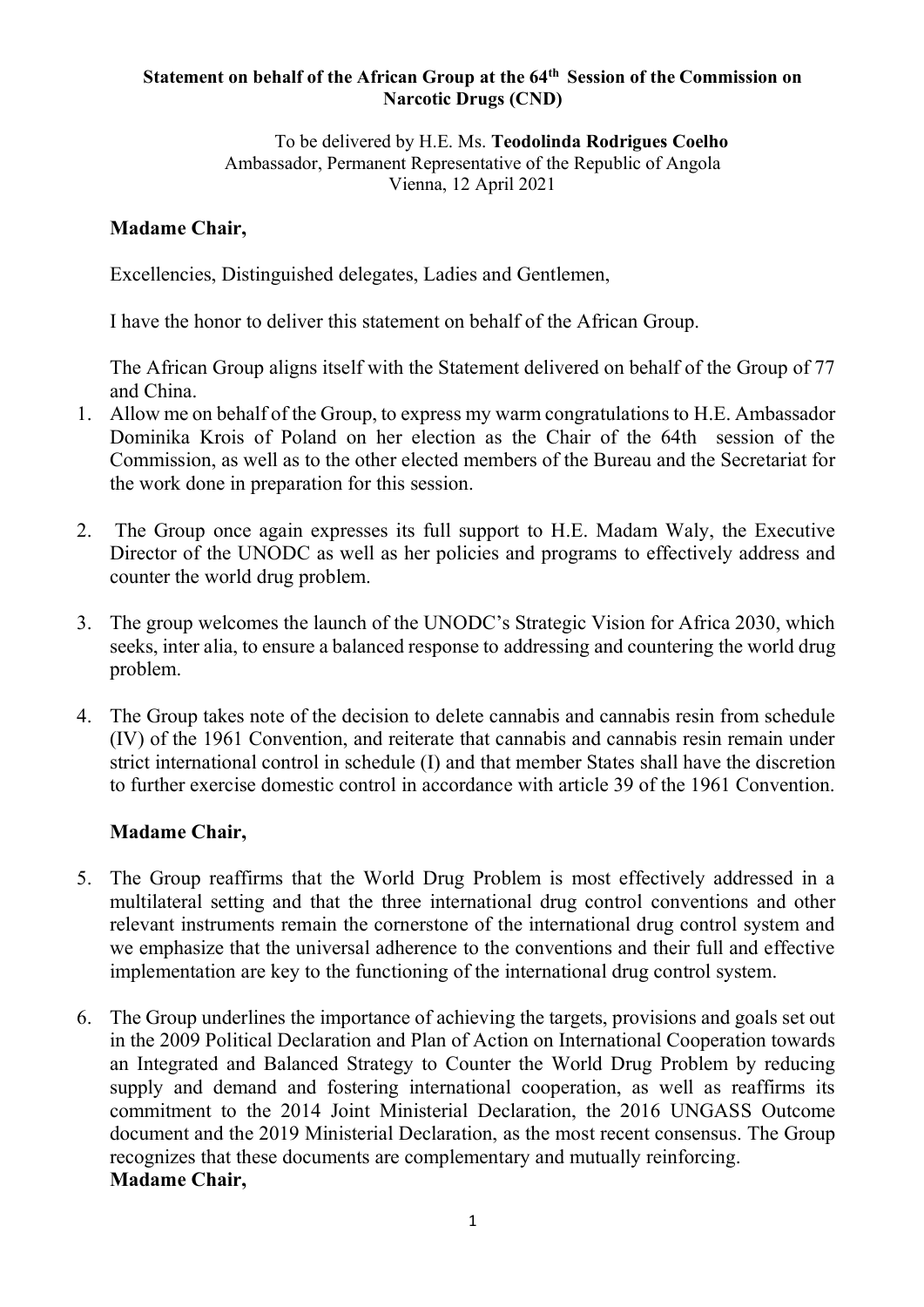- 7. While appreciating the progress made, at the international, regional and national levels, in countering the World Drug Problem, the Group underscores that this problem remains a major challenge for the international community, in particular for the African continent, that requires effective bilateral, regional and international cooperation and mutual legal assistance based on the principle of common and shared responsibility.
- 8. The Group continues to express its grave concern over the global scourge of drug abuse, particularly among the youth, which continues to undermine efforts aimed at promoting sustainable social-economic development.
- 9. The Group would like to reiterate its deep concern regarding the increasing use of the African Continent as transit and destination routes along the traditional and new trafficking routes via commercial aerial and maritime routes for illicitly trafficked drugs and psychotropic substances, which has created many security challenges, especially organized crime and increased drug dependence in transit countries.
- 10. The African Group stresses the urgent need to respond to the serious challenges posed by the increasing links between drug trafficking, corruption, illicit financial flows and other forms of organized crime, cybercrime, terrorism and money-laundering, including in connection with the financing of terrorism, and to the significant challenges faced by law enforcement and judicial authorities.
- 11. The Group is concerned that despite the efforts made by African countries in preventing, eliminating or reducing significantly and measurably the illicit cultivation of crops used for production and manufacture of narcotic drugs and psychotropic substances, under international control, the abuse of these substances, remain a huge challenge across Africa, and require enhanced international and regional cooperation including technical assistance based on the needs of the requesting countries.
- **12.** The Group notes with concern the harmful effects of the increasing non-medical use of pharmaceutical opioids including Tramadol and invites Member States to collect and share data in order to facilitate the consideration of placing of the substance under international control to prevent its diversion for illicit use while ensuring its access and availability for medical and scientific purposes.

### **Madame Chair,**

- 13. The Group calls the Member States to continue to pursue a mutually reinforcing approach to supply and demand reduction, addressing drug abuse as a health and social issue, while upholding the law and its enforcement.
- 14. The Group remains concerned about health problems associated with the abuse of drugs and reaffirms its commitment to work towards the improvement of access to drug-abuse health-related prevention programs, including awareness raising, treatment and rehabilitation.
- 15. The Group is gravely concerned about the access, availability and affordability of medicines, including pain-relieving drugs for millions of people who need them most on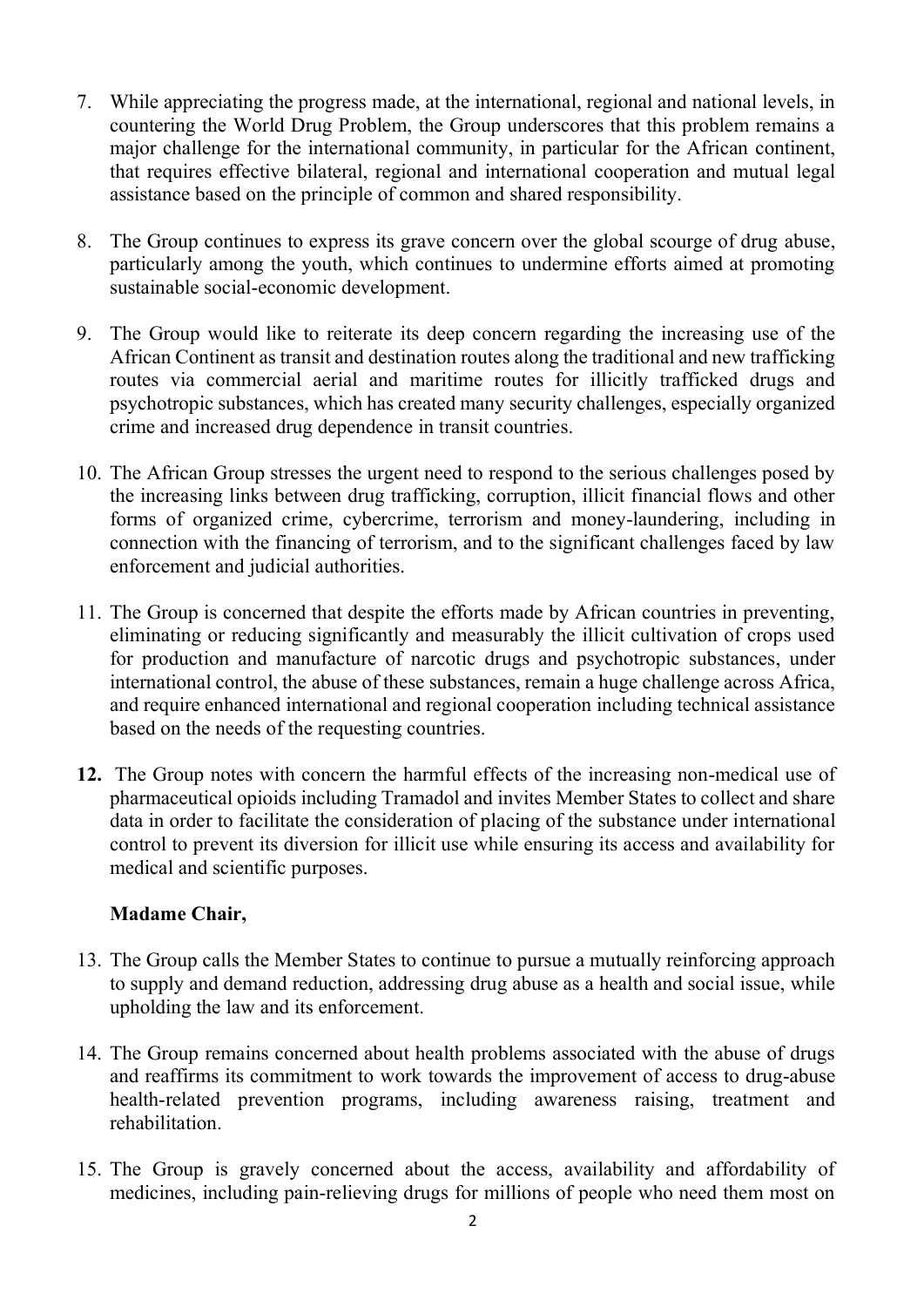the African continent. The Group calls upon member States to take concrete measures to ensure adequate availability and affordability of controlled substances for medical and scientific purposes while preventing their diversion, trafficking and abuse. In this regard, the Group would like to stress the need for increasing technical assistance and international cooperation to facilitate the transfer of know-how in manufacturing generic pharmaceutical preparations that are bioequivalent and cost effective.

# **Madame Chair,**

- 16. The African Group underlines new challenges of online sale of illicit drugs, especially on Darknet and increased trafficking in precursor chemicals, which threatens threaten the public health of millions of young people in the continent, in particular during Covid-19 pandemic. In this regard, the Group urges Member States to strengthen the implementation of the three international drug control conventions and uphold the goals and objectives set forth in the 2009 Political Declaration and Plan of Action to effectively address and counter these new challenges and threats posed by the world drug problem.
- 17. The Group encourages Governments to strengthen their national drug policies, laws and strategies to ensure that the drug response strategies, covering both supply and demand reduction, taking into account the provisions of the three international drug control conventions including by ensuring that the law enforcement authorities have the requisite capacity to sufficiently address the trafficking of drugs and meet the challenges arising from the illicit manufacture of, trafficking of drugs in and abuse of amphetamine-type stimulants as well as new psychotropic substances.
- 18. The Group is fully confident that the achievement of the SDG's, the AU 2063 Agenda and countering the World Drug Problem are complementary and mutually reinforcing.
- 19. The Group reiterates the importance it attaches to integral and sustainable alternative development and preventive alternative development programs, as, *inter-alia*, a means to address and counter the world drug problem.

## **Madame Chair,**

- 20. We reiterate the central and primary role of the CND as the sole policy making body of the United Nations with primary responsibility for drug control matters and the UNODC as the leading entity in the UN system for addressing and countering the world drug problem.
- 21. The Africa Group would like to acknowledge with appreciation the valuable support and contribution of donors and calls upon the UNODC to continue to mobilize resources to provide technical assistance including equipment, upon request, and to enhance the capacities in all fields of crime and drug prevention, including law enforcement, forensic laboratories, training of personnel, and reorganization of institutions, taking into consideration the new challenges posed by the Covid-19 pandemic.

## **Madame Chair,**

22. The Group reiterates its call for the Executive-Director to ensure that adequate, and proper equitable geographical representation and gender balance are fully incorporated in the